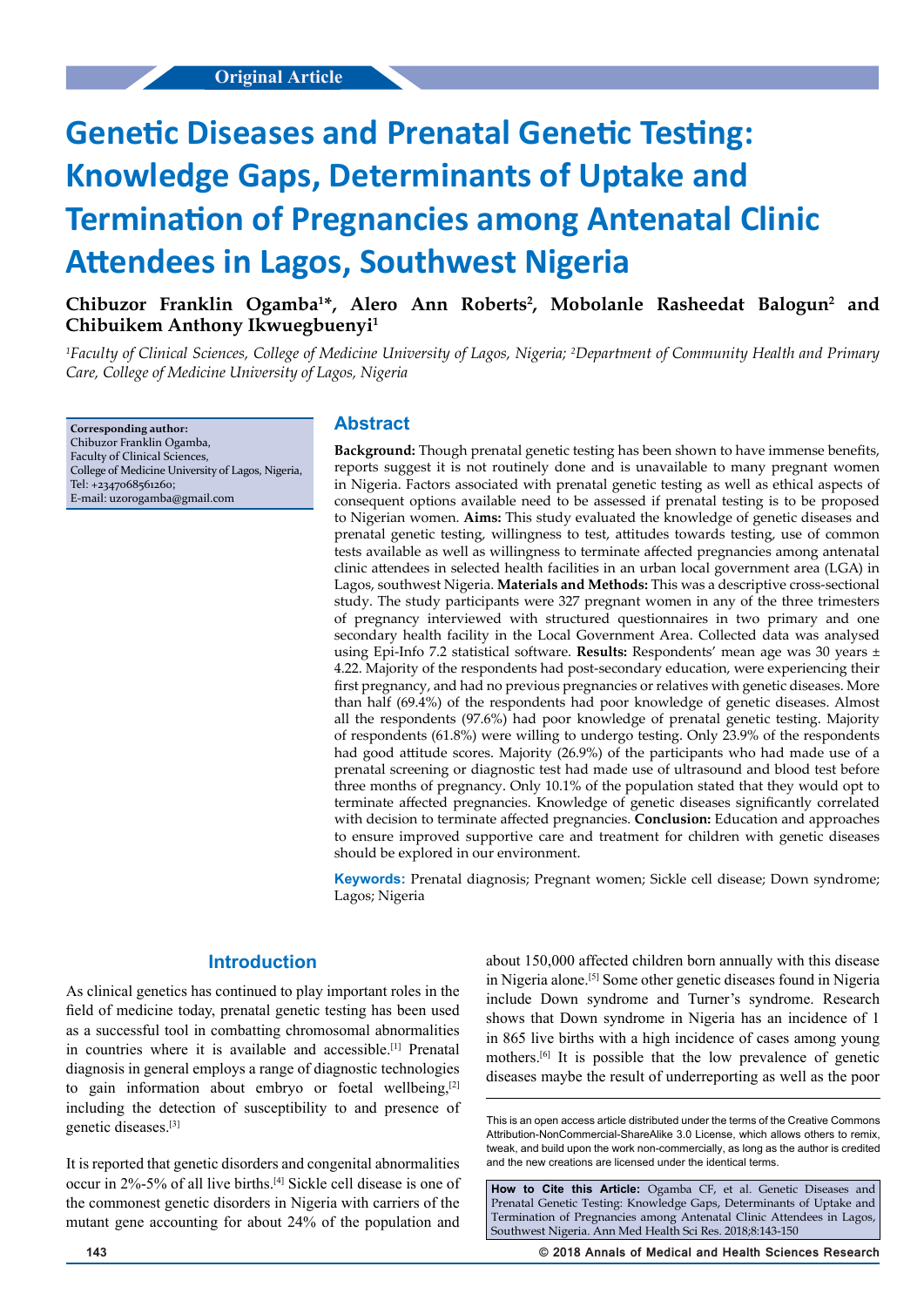standard of healthcare facilities which means that many children born with genetic diseases are less likely to survive.[1]

Prenatal genetic testing is divided into screening and diagnostic testing. A screening test determines whether a pregnancy is at increased risk for a specific disorder such as Down syndrome. Screening tests include first trimester ultrasound scan and blood tests before 3 months and second trimester maternal serum screening. Diagnostic testing involves first trimester chorionic villous sampling (CVS), mid-trimester amniocentesis, and biopsy of the foetal skin or percutaneous umbilical blood sampling (PUBS).<sup>[7]</sup>

Developing countries like Nigeria have been lagging behind in their implementation of public policies for the care and prevention of genetic diseases.[1] Prenatal diagnosis and treatment in Nigeria is still not routinely offered to pregnant women in most antenatal clinics.[8] Studies have shown that the increasing incidence of genetic diseases and mortality rates attributed to genetic diseases in Nigeria and Africa is still as a result of ignorance and negligence of parents.[9] In addition, a World Health Organization report lists poor education, low literacy rates, little or no knowledge about genetics and misconceptions at various levels among the barriers to the availability of genetic services in developing countries.<sup>[1]</sup> Ideally, pregnant women should be aware that they could find out the genetic status of their children in order to be well aware of possible genetic or congenital defects as they are the ones who are the most affected by decisions concerning prenatal diagnosis and they will be the most affected in making decisions concerning the quality of life of their unborn children as it would be their obligation to nurse these children if they turn out to have a genetic disease or congenital anomaly.[8]

This study set out to assess the knowledge of pregnant women about genetic diseases and prenatal genetic testing, willingness to test, attitudes towards testing, use of common tests available as well as willingness to terminate affected pregnancies. To the best of our knowledge, no published study has examined this in Lagos, Nigeria.

# **Materials and Methods**

#### **Study background**

Lagos State is located in the South Western part of Nigeria. The study was carried out in Amuwo-Odofin a Local Government Area in the Badagry Division of Lagos State. It includes two local council development areas (LCDA): Amuwo-Odofin LCDA and Oriade LCDA.

#### **Study design**

This was a descriptive cross-sectional study among 327 pregnant women who attended antenatal clinics in a secondary health facility (Amuwo-Odofin General hospital) and the antenatal clinics in two primary health care centres (Festac and Agboju primary healthcare centres) all within Amuwo-Odofin LGA.

#### **Study participants**

The study participants were women in any of the three

trimesters of pregnancy, registered and found at the facility for antenatal care and who gave written informed consent. They were recruited consecutively as they arrived in the clinic. Based on the proportion of weekly antenatal clinic attendees, 213 respondents were recruited from the Amuwo-Odofin General Hospital, 89 respondents were recruited from the Agboju primary healthcare centre, and 53 respondents were recruited from Festac primary healthcare centre. Data was collected using structured interviewer-administered questionnaires containing both closed and open ended questions which took approximately 15 minutes to complete.

#### **Inclusion and exclusion criteria**

All pregnant women in any of the three trimesters of pregnancy, registered and found at the facility for antenatal care and who gave written informed consent were included in this study. Pregnant women who were not previously registered and found at the healthcare facilities for antenatal clinic services were excluded from the study.

#### **Study tools**

The questionnaire was adapted from a similar study done in Western Australia<sup>[10]</sup> and from a review of available literature.<sup>[2,9]</sup> Information was obtained on their sociodemographic characteristics in terms of age at last birthday, educational status, religion, marital status, occupation, spouses' occupation and household monthly income. Characteristics of pregnancies which were elicited were respondents' gravidity and number of previous pregnancies with a genetic condition. The number of respondents' relatives with a genetic disease was also elicited.

The following were the items which assessed respondents' knowledge of genetic diseases: Genes come from both parents, causes of genetic diseases, ability to affect a developing foetus, inheritability and transmission of sickle cell disease Down syndrome as a genetic disease and risk of having an affected child as well as respondents' major source of knowledge about genetic diseases.

Respondents' knowledge of prenatal genetic testing including first trimester ultrasound and blood tests, second trimester maternal serum screening, amniocentesis and chorionic villous sampling were assessed using the following items: possibility of prenatal diagnosis of genetic diseases, ability of an ultrasound to detect every kind of birth defect, what constitutes first trimester screening, possibility of additional tests if screening determines there is increased risk.

Knowledge was categorized as 'good' or 'poor' based on whether they scored above or below 70% of correct responses to the items of knowledge asked.

Willingness to test was assessed with a single item on the questionnaire with respondents indicating 'Yes', 'No' or 'Don't know' in response to the question, 'Are you willing to undertake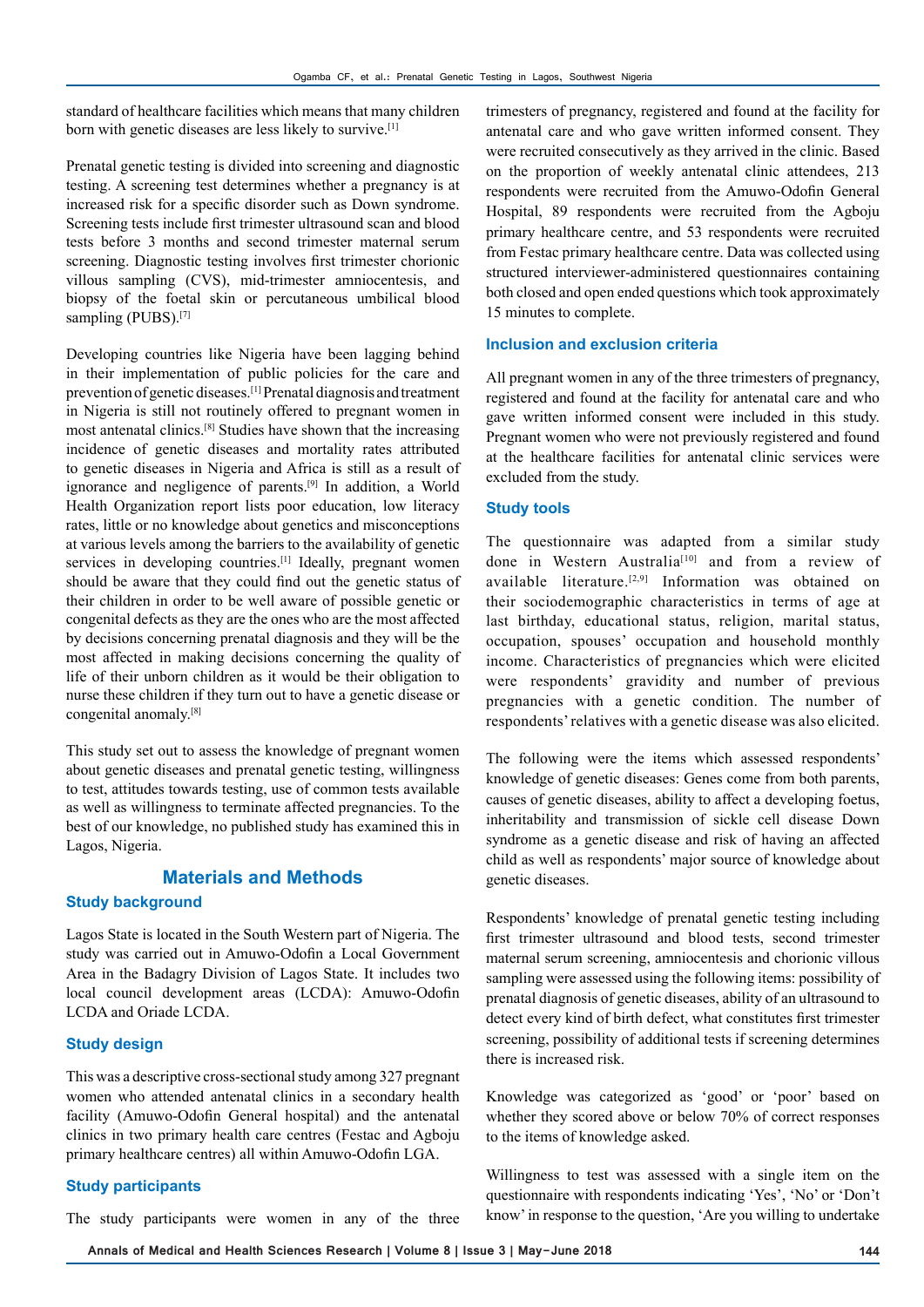a prenatal screening or diagnostic tests if available?'

Attitudes to testing were assessed with eight items which evaluated the respondent's perception of the need for, use and personal disposition towards prenatal genetic tests. Respondents were also asked if they would proceed to undergo diagnostic testing if screening tests revealed that pregnancies were at increased risk. The respondents were also required to indicate 'Yes', 'No', 'I don't know'. 'Good' attitude was determined by the respondent giving 70% or more of positive responses.

Uptake of the various screening and diagnostic options were assessed using six items to determine whether the respondent had used any of the prenatal genetic tests in the past. Also, items were provided for possible reasons why the respondent had or had not made use of testing as the case may be.

An item was finally included asking if the respondent would opt to terminate the pregnancy if diagnostic tests came out positive for a genetic disease

#### **Data analysis**

Data was obtained and analysed electronically using Epi-Info 7.2 statistical software. Data was presented using frequency distribution tables. Independent variables were presented as frequencies and percentages with means and standard deviations where applicable Chi-square and Fishers exact were then used to test whether there was any significant association between the outcome and independent variables. Level of significance was set at 0.05.

#### **Ethical approval**

Approval for this study was obtained from the health research and ethics committee of the Lagos University Teaching Hospital. The participants were informed about the significance of the study and how honest and fair answers were important when answering the questionnaires. Consent was sought before administration of the questionnaires. No names were printed on the questionnaires and the respondents were assured of the confidential nature of the study. They were also given the choice to participate or not in the study.

#### **Results**

Respondents were mostly in the age range of 29-38 years (56.9%). The mean age was  $30.0 \pm 4.2$ . Respondents were predominantly Christians (91.7%), were married (99.4%) and 41.9% had post-secondary education. More than half (52.6%) were unemployed and majority (41.9%) earned between N18, 000 and N50, 000 naira (50-139 dollars) monthly [Table 1] Majority (43.7%) of the respondents were experiencing their first pregnancy and majority (94.8%) reported that they had no previous pregnancies with a genetic condition and no relatives with a genetic disease (97.3%) [Table 1].

More than half (69.4%) of the respondents had poor knowledge of genetic diseases, that is, scored less than 70% on the knowledge questions. Mean total knowledge score was  $4.45 \pm$ 

| Table 1: Socio-demographic characteristics of respondents. |                       |  |
|------------------------------------------------------------|-----------------------|--|
| <b>Characteristics</b>                                     | Frequency (N=327) (%) |  |
| Age                                                        |                       |  |
| 18-28                                                      | 130 (39.8)            |  |
|                                                            |                       |  |
| 29-38                                                      | 186 (56.9)            |  |
| 39-48                                                      | 11(3.3)               |  |
| <b>Marital Status</b>                                      |                       |  |
| Married                                                    | 325 (99.4)            |  |
| Single                                                     | 1(0.3)                |  |
| Widowed                                                    | 1(0.3)                |  |
| Religion                                                   |                       |  |
| Christian                                                  | 300 (91.7)            |  |
| Islam                                                      | 27 (8.2)              |  |
| <b>Level of education</b>                                  |                       |  |
| None                                                       | 22(6.7)               |  |
| Primary                                                    | 16 (4.9)              |  |
| Secondary                                                  | 107 (32.7)            |  |
| Post-secondary                                             | 137 (41.9)            |  |
| Quranic/Vocational                                         | 45 (13.8)             |  |
| <b>Employment status</b>                                   |                       |  |
| Employed                                                   | 155 (47.4)            |  |
| Unemployed                                                 | 172 (52.6)            |  |
| If unemployed                                              |                       |  |
| Housewife                                                  | 111 (64.5)            |  |
| Student                                                    | 31(18.0)              |  |
| Other                                                      | 30 (17.4)             |  |
| Spouse's occupation                                        |                       |  |
| Intermediate professional                                  | 40 (12.5)             |  |
| Junior professional/skilled                                | 25(7.8)               |  |
| Semi-skilled                                               | 221 (68.9)            |  |
| <b>Estimated income per month</b>                          |                       |  |
| $<$ N9,000                                                 | 49 (15.0)             |  |
| N9,001-N18,000                                             | 43 (13.2)             |  |
| N18,001-N50,000                                            | 137 (41.9)            |  |
| N50,001-N90,000                                            | 49 (15.0)             |  |
| N90,001-N150,000                                           | 32 (9.8)              |  |
| >N150,000                                                  | 17 (5.2)              |  |

2.79 standard deviation. Majority of the respondents (75.5%) knew that marriage of two genotype AS partners could lead to a child with sickle cell disease, that sickle cell disease was inherited (50.2%) and that genetic diseases could affect a baby developing in the womb (57.5%), however more than half (55.1%) did not know that Down syndrome was a genetic disease and could not answer most of the other knowledge questions. Just about half (49.5%) of the respondents stated their major source of knowledge to be radio, television, books, magazines and newspapers as seen in Table 2.

Although 50.8% of the respondents stated that they had heard about one prenatal genetic test or another, with majority of the respondents (66.5%) stating that they had heard about first trimester ultrasound scan and blood tests before 3 months of pregnancy, almost all the respondents (97.6%) had poor knowledge of prenatal genetic testing. Mean total knowledge score was  $2.12 \pm 2.12$ . Majority of the respondents did not know the answers to the knowledge questions although half of the respondents (50.2%) answered correctly that it was possible to find out if their unborn children had a genetic disease. Majority of the respondents (48.9%) stated their major source of knowledge of prenatal genetic testing to be the health personnel as seen in Table 3.

There was no significant association between the sociodemographic variables and knowledge of prenatal genetic testing as seen in Table 4. Knowledge of prenatal genetic testing was not also significantly associated with willingness to test  $(p=0.16)$ .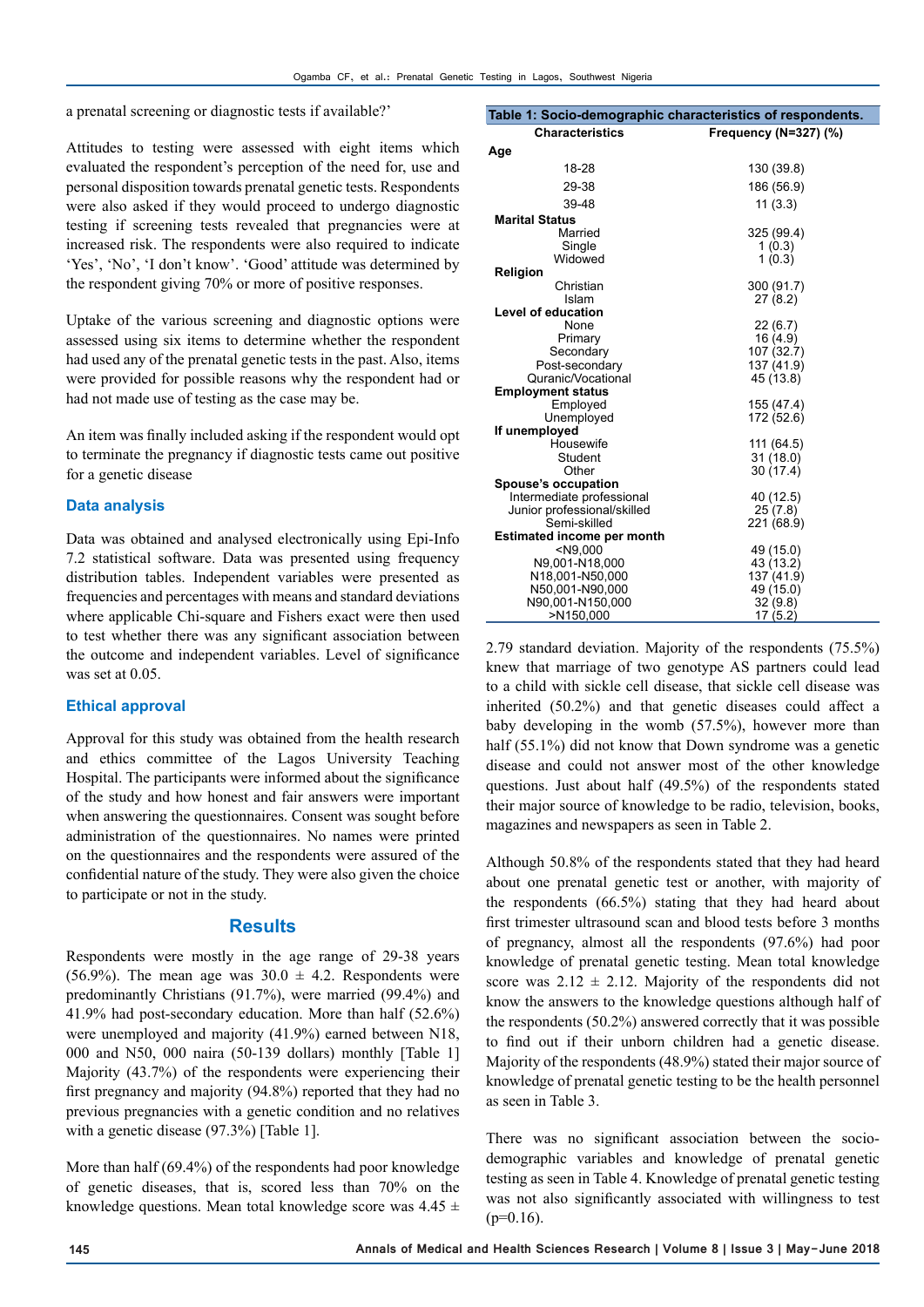| Table 2: Knowledge of genetic diseases.                                                                                           |            |            |                |
|-----------------------------------------------------------------------------------------------------------------------------------|------------|------------|----------------|
| Knowledge item                                                                                                                    | Yes $(\%)$ | No (%)     | Don't know (%) |
| If genes come in pairs, one copy from each parent                                                                                 | 140 (42.9) | 27(8.2)    | 160 (48.9)     |
| If genetic diseases are caused by inheriting two abnormal genes from the parent                                                   | 129 (39.5) | 55 (16.8)  | 143 (43.7)     |
| If genetic diseases are caused by an infection                                                                                    | 52 (15.9)  | 120 (36.7) | 155 (47.4)     |
| If genetic diseases can affect a baby developing in the womb                                                                      | 188 (57.5) | 23(7.0)    | 116(35.5)      |
| If one family member has a genetic disease, will all family members develop the disease                                           | 27(8.3)    | 191 (58.4) | 109 (33.3)     |
| If Sickle cell disease can be inherited                                                                                           | 164 (50.2) | 90(27.5)   | 73 (22.3)      |
| If marriage of two AS partners could lead to a child with sickle cell disease.                                                    | 247 (75.5) | 16 (4.9)   | 64 (19.6)      |
| If Down syndrome is a genetic disease.                                                                                            | 104 (31.8) | 43 (13.2)  | 180 (55.1)     |
| If no family member has Down syndrome, there is no risk in my children.                                                           | 101 (30.9) | 59 (18.0)  | 167(51.1)      |
| If it is possible to have a gene for a genetic disease but no symptoms                                                            | 112(34.3)  | 36 (11.0)  | 179 (54.7)     |
| Major source of knowledge on genetic diseases                                                                                     |            |            |                |
| Friends                                                                                                                           |            |            | 12(4.2)        |
| <b>Health Personnel</b>                                                                                                           |            |            | 71 (25.1)      |
| Internet                                                                                                                          |            |            | 47 (16.6)      |
| Radio, Television, Books, Magazines and Newspaper                                                                                 |            |            | 140 (49.5)     |
| Others                                                                                                                            |            |            | 13(4.5)        |
|                                                                                                                                   |            |            |                |
| Table 3: Knowledge of prenatal genetic testing.                                                                                   |            |            |                |
| Knowledge items (N=327)                                                                                                           | Yes $(\%)$ | No (%)     | Don't know (%) |
| Possibility of finding out if my unborn child has a genetic disease                                                               | 164 (50.2) | 32(9.8)    | 131 (40.1)     |
| If an ultrasound can be used to detect every kind of birth defect                                                                 | 108 (33.0) | 35(10.7)   | 184 (56.3)     |
| If first trimester screening involves ultrasound and a maternal blood test.                                                       | 144 (44.0) | 12(3.7)    | 171 (52.3)     |
| If a first trimester screening test shows at increased risk, further tests can be done to<br>clarify a diagnosis                  | 126 (38.6) | 6(1.8)     | 195 (59.6)     |
| If second trimester maternal serum screening detects only Down syndrome                                                           | 22 (6.7)   | 36 (11.0)  | 269 (82.3)     |
| If amniocentesis is a test of the mother's blood.                                                                                 | 41 (12.5)  | 12(3.7)    | 274 (83.8)     |
| If amniocentesis is a test that detects only Down syndrome                                                                        | 23(7.0)    | 15(4.6)    | 289 (88.4)     |
| If a negative result from a chorionic villus sampling guarantees the absence of all birth<br>defects and/or hereditary conditions | 26 (8.0)   | 12(3.6)    | 289 (88.4)     |
| If there is a chance of miscarriage associated with chorionic villus sampling and<br>amniocentesis                                | 43 (13.2)  | 7(2.1)     | 277 (84.7)     |
| If second trimester maternal serum screening shows at increased risk, further tests<br>can be done to clarify a diagnosis         | 106 (32.4) | 8(2.5)     | 213 (65.1)     |
| If you have heard about any prenatal genetic tests?                                                                               | 166 (50.8) | 110 (33.6) | 51 (15.6)      |
| Which of the following tests have you heard of?                                                                                   |            |            |                |
| Ultrasound and blood test before 3 months.                                                                                        |            |            | 153 (66.5)     |
| Second trimester maternal serum screening                                                                                         |            |            | 47 (20.5)      |
| Amniocentesis                                                                                                                     |            |            | 27 (11.9)      |
| Chorionic villous sampling                                                                                                        |            |            | 22 (9.7)       |
| Source of knowledge on prenatal genetic tests                                                                                     |            |            |                |
| Eriande                                                                                                                           |            |            | Q(f, 2)        |

Friends 9 (5.2)  $\blacksquare$ Internet 22 (12.6) Health Personnel 85 (48.9) Radio, Television, Books, Magazines and Newspaper 49 (28.2) Others 9 (5.2)

When assessed for willingness to undergo prenatal testing, majority (61.8%) of the respondents stated that they would opt for a prenatal genetic test if made available. Respondents' level of education was significantly associated with willingness to test (p<0.001) as seen in Table 4. 49.5%, 29.7%, 12.4%, 3.9% of women who were willing to test had post-secondary, secondary school, vocational education and no formal education respectively.

Only 23.9% of the respondents had good attitude scores. Knowledge of genetic diseases (p=0.02), respondents' employment status ( $p=0.03$ ) and previous use of tests ( $p<0.01$ ) significantly correlated with attitudes to testing. Majority (63.6%) thought the screening tests were valuable and that the information gained from the tests would help them plan for the future (62.9%). However, only less than half (48%) of the respondents thought that the cost of the screening tests should not influence whether they are done or not. Only 22.7% expressed confidence in the accuracy of test results. More than half of the respondents (58.7%) stated that they would worry about how such tests would affect the health of their baby. Also, only 39.4% indicated that they would opt for a diagnostic test if screening test came out positive. There was a significant association between respondents' willingness to proceed with diagnostic tests and attitude scores.  $(p<0.001)$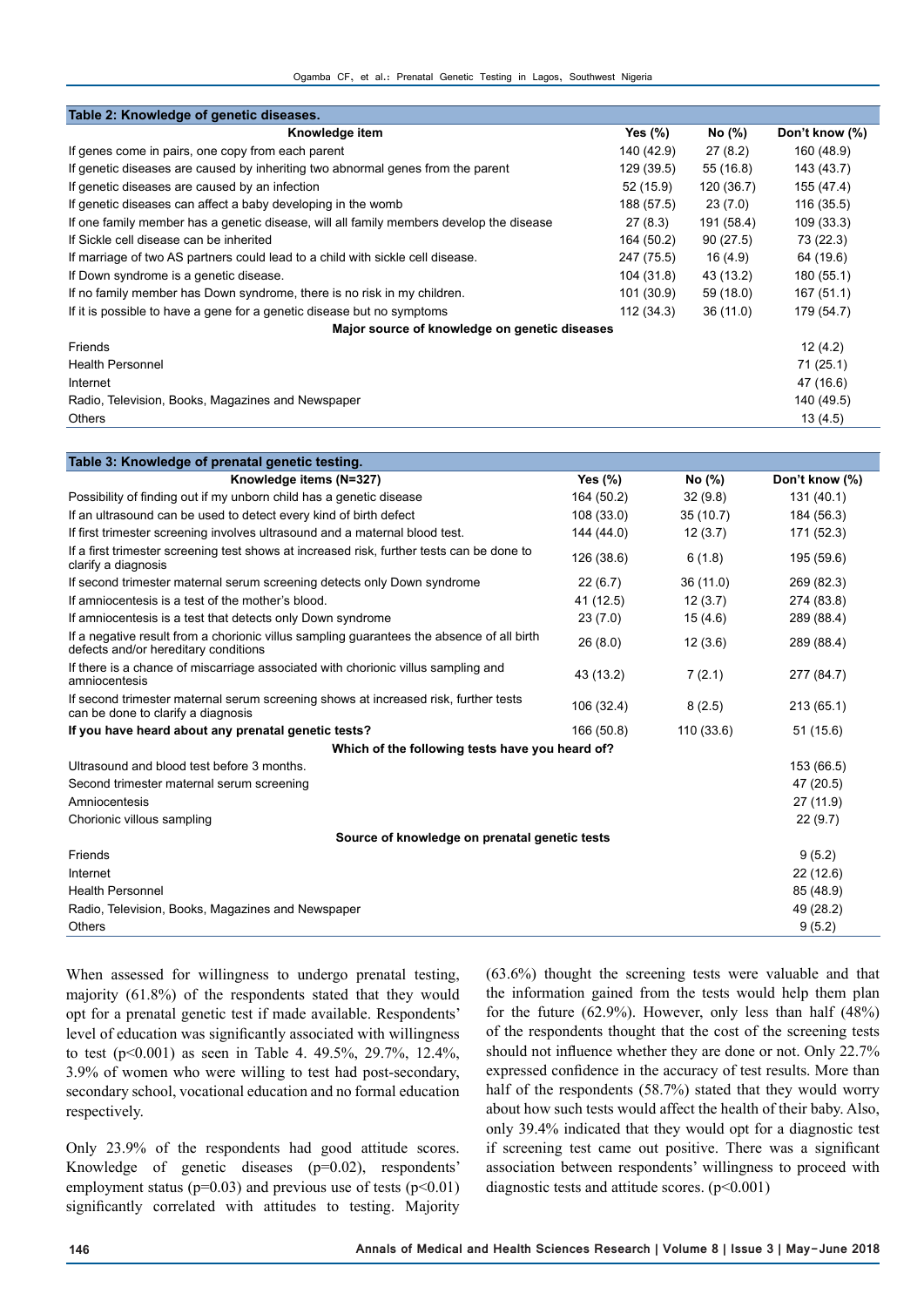| Table 4: Factors associated with willingness to test. |                                                 |            |                              |                              |  |
|-------------------------------------------------------|-------------------------------------------------|------------|------------------------------|------------------------------|--|
| <b>Variables</b>                                      | Willingness to test (%)                         |            |                              |                              |  |
|                                                       | <b>Yes</b>                                      | <b>No</b>  | Don't know                   | <b>Total</b>                 |  |
| Age                                                   |                                                 |            |                              |                              |  |
| $30$                                                  | 100 (63.3)                                      | 8(5.1)     | 50(31.6)                     | 158 (100.0)                  |  |
| >30                                                   | 102(60.4)                                       | 14(8.3)    | 53(31.3)                     | 169 (100.0)                  |  |
|                                                       |                                                 |            |                              | Chi-square= 1.38 df=2 P=0.50 |  |
| Level of education                                    |                                                 |            |                              |                              |  |
| ≤Secondary                                            | 102 (53.7)                                      | 12(6.3)    | 76 (40.0)                    | 190 (100.0)                  |  |
| Post-secondary                                        | 100 (72.9)                                      | 10(7.3)    | 27 (19.7)                    | 137 (100.0)                  |  |
|                                                       | Likelihood-ratio Chi-square= 15.85 df=2 P<0.001 |            |                              |                              |  |
| <b>Employment status</b>                              |                                                 |            |                              |                              |  |
| Employed                                              | 99 (63.9)                                       | 11(7.1)    | 45 (29.0)                    | 155 (100.0)                  |  |
| Unemployed                                            | 103 (59.9)                                      | 11 $(6.4)$ | 58 (33.7)                    | 172 (100.0)                  |  |
|                                                       | Chi-square=0.84 df=2 P=0.66                     |            |                              |                              |  |
| Occupation                                            |                                                 |            |                              |                              |  |
| Professional                                          | 33(55)                                          | 5(8.3)     | 22(36.7)                     | 60 (100.0)                   |  |
| Skilled                                               | 23(60.5)                                        | 3(7.9)     | 12(31.6)                     | 38 (100.0)                   |  |
| Semi-skilled                                          | 35(62.5)                                        | 2(3.6)     | 19 (33.9)                    | 56 (100.0)                   |  |
| Unskilled                                             | 105 (60.7)                                      | 11(6.4)    | 57 (32.9)                    | 173 (100.0)                  |  |
|                                                       |                                                 |            | Chi-square= 1.74 df=3 P=0.94 |                              |  |

| Table 5: Uptake of prenatal genetic testing.                                                 |           |                |
|----------------------------------------------------------------------------------------------|-----------|----------------|
| Variables                                                                                    | $N = 327$ | Percentage (%) |
| Which of the following tests have you actually had?                                          |           |                |
| Ultrasound and blood test before 3 months of pregnancy (for Down syndrome)                   | 88        | 26.9           |
| Second trimester maternal serum screening (MSS) (for Down syndrome and neural tube defects). | 10        | 3.1            |
| Amniocentesis                                                                                |           | 0.9            |
| <b>CVS</b>                                                                                   |           | 0.6            |

| Table 6: Reasons for non-uptake of prenatal genetic testing.                                                          |           |                |  |  |  |
|-----------------------------------------------------------------------------------------------------------------------|-----------|----------------|--|--|--|
| Variables                                                                                                             | Frequency | Percentage (%) |  |  |  |
| Which of the following are the possible reasons why you have not made use of a prenatal screening or diagnostic test? |           |                |  |  |  |
| It wasn't necessary                                                                                                   | 35        | 10.7           |  |  |  |
| I cannot afford it                                                                                                    | 11        | 3.4            |  |  |  |
| You didn't know about them                                                                                            | 116       | 35.5           |  |  |  |
| They weren't available                                                                                                | 9         | 2.8            |  |  |  |
| You did not want to be faced with an unwanted decision                                                                | 6         | 1.8            |  |  |  |
| They're not accurate                                                                                                  |           | 0.3            |  |  |  |
| You were not concerned about the risk of genetic diseases or inherited conditions                                     |           | 2.1            |  |  |  |
| You are not aged 35-37 years or older                                                                                 | 18        | 5.5            |  |  |  |
| <b>Others</b>                                                                                                         |           |                |  |  |  |
| I was not told it was necessary to do it.                                                                             |           | 0.3            |  |  |  |
| I wasn't asked to                                                                                                     |           | 0.3            |  |  |  |
| It was never mentioned at antenatal                                                                                   |           | 0.3            |  |  |  |

In the study sample, only 27.2% stated that they had made use of a prenatal genetic screening or diagnostic test. Knowledge of genetic diseases was significantly associated with use of tests ( $p<0.018$ ). Majority (26.9%) of the participants who had made use of a prenatal screening or diagnostic test had made use of ultrasound and blood test before three months of pregnancy [Table 5]. When asked for possible reasons why they made use of a prenatal screening or diagnostic test majority (19.6%) stated that they wanted to see the baby, others (18%) stated that they wanted to make sure the baby was healthy and 11.3% stated that it was just a routine thing that is done when they are pregnant. When asked for possible reasons why they had not made use of a prenatal screening and diagnostic test, majority (35.5%) of the respondents who had not made use of a prenatal genetic test stated that they didn't know about them, 10.7% of them stated that they were not necessary and 5.5% stated that they were not aged 35-37 years or older [Table 6].

Only 10.1% of the population stated that they would opt to terminate their pregnancy if a prenatal diagnostic test came out positive for a genetic disease such as Down syndrome. Majority of the respondents (73.4%) were undecided about this and 16.5% stated that they would not opt to terminate the pregnancy. Knowledge of genetic diseases significantly correlated with decision to terminate affected pregnancies (p=0.02).

#### **Discussion**

The modal age group of participants in this study was 29 to

**147 Annals of Medical and Health Sciences Research | Volume 8 | Issue 3 | May-June 2018**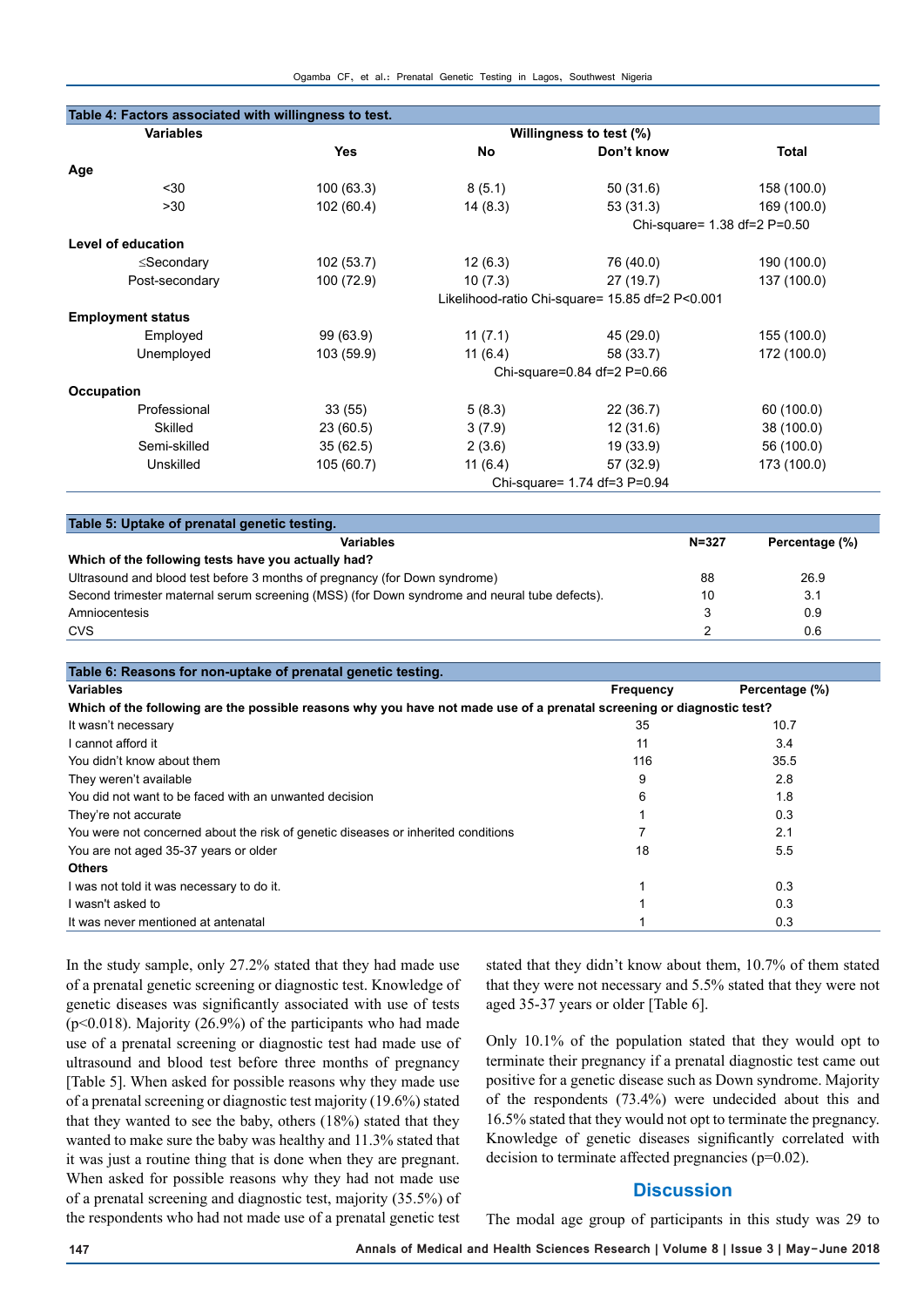38 years which is older than the modal age group of 25 to 34 years observed in a similar study done in Ibadan, another city in southwest Nigeria.<sup>[2,10]</sup> The observation is that this group of respondents fall into an age group at higher risk of genetic disease particularly down syndrome among their children.[11-14]

The knowledge of genetic diseases found in this study was poor; however, women seemed to know more about sickle cell disease than about diseases such as Down syndrome. This can be attributed to the greater prevalence of sickle cell disease in this environment. It also underscores the effectiveness of previous and on-going efforts at educating the masses about sickle cell disease and its risk factors.

Our findings from this study showed that pregnant women in the study population had poor knowledge of prenatal genetic testing. Majority of the respondents who had heard about prenatal genetic testing (48.9%) stated their major source of knowledge to be Health personnel while more than a quarter (28.2%) stated their major source of knowledge to be Radios, Television, books, magazines and newspapers. This was similar to the study done among western Australian women where Twenty-nine per cent (29%) stated their source of information to be pamphlets while 60% first found out about the tests through their General practitioners or specialist.<sup>[10]</sup>

Although about half of the respondents (50.2%) knew that prenatal testing was possible, respondents had deficiencies in the nature of these tests, the modalities involved and the associated risks, especially of miscarriage associated with invasive tests like amniocentesis and chorionic villous sampling. This information is necessary if pregnant women are to make informed decisions concerning prenatal testing, are important in eliciting informed consent and should be incorporated in pre-test counselling for prenatal testing.

The knowledge evaluation of the population was 21% which was lower than the overall knowledge evaluation of women in the study done in Ibadan  $(55\%)$ ,<sup>[2]</sup> much lower than the knowledge evaluation of the participants in the study done in Western Australia  $(62\%)$ <sup>[10]</sup> and also in Denmark  $(82\%)$ <sup>[15]</sup> The fact that the study in Ibadan was carried out in a tertiary hospital as opposed to a primary and/or secondary hospital where this study was carried out may account for the difference in knowledge scores. Tertiary health facility attendees have increased access to specialist care and improved medical technology available in these facilities than at the primary healthcare levels. This would underscore the paucity of information and services of prenatal genetic testing that is available to women who do not access care at tertiary centres. Results of our study however, was in line with a study done in Pakistan where only 26% of women had any knowledge about Down syndrome or its screening.<sup>[16]</sup>

In our study, none of the independent variables were statistically significantly associated with knowledge of prenatal genetic testing and knowledge of testing was not significantly associated with willingness to test. The studies in Ibadan and Western Australia both found associations with marital status, level of

education and age.<sup>[2,10]</sup> However, there was no difference in the mean knowledge score of women who accepted prenatal diagnosis and those who declined in Ibadan[2] showing that knowledge was a weak determinant of willingness to test. Another study carried out in Sweden<sup>[17]</sup> found that knowledge of Down syndrome and its consequences was not a major factor which determined willingness to undergo testing. Also, the study done in Denmark showed that there were no significant differences found in knowledge of Down syndrome between women declining or accepting prenatal diagnosis for Down syndrome. Both groups had varying and in several respects, low knowledge about Down syndrome and its consequences. It was therefore concluded that knowledge of Down syndrome at these levels is not a major factor when women decide to accept or decline prenatal diagnosis for Down syndrome.[15]

Furthermore, 61.8% of the respondents in our study were willing to opt for prenatal genetic testing. Willingness to test was significantly associated with respondents' level of education. Majority of women who were willing to undergo testing had post-secondary education. This was similar to that reported in Ibadan<sup>[2]</sup> with overall acceptance at  $68\%$  with educational attainment being the only predictor.

Though majority of the respondents felt that tests were valuable, general attitude scores were negatively influenced by concerns about cost of testing as only less than half of the respondents felt cost of testing should not determine decision to test, majority of the respondents expressed a lack of confidence in the accuracy of test results and were worried about possible negative impacts of testing modalities on the health of their babies and the outcome of their pregnancies. All these may explain why majority of the respondents were generally not willing to undergo further testing once a negative result was gotten from screening tests. This study varied with results from Ibadan,<sup>[2]</sup> Denmark<sup>[15]</sup> and Croatia[18] where majority of the participants had favourable attitudes. Our study agrees with a study done in the United States which analysed how a group of women who refused the offer of maternal serum screening accounted for their decisions and compared their explanations with those who took the test. This study found that refusal did not signify rejection of and/ or resistance to the offerings of science and technology. Rather, women who refused often employed biomedical categories, particularly the concept of 'risk', to reject its very offerings.<sup>[19]</sup>

Our findings however agreed with a similar study carried out among Nigerian women,[8] to ascertain their attitude to prenatal screening tests where education and good socioeconomic status had a positive correlation with women's attitude to prenatal screening services. Results of this study also differed with the study done in Ibadan<sup>[2]</sup> where age range 30 to 34 years and tertiary education were some of the demographic predictors of attitude towards acceptance of prenatal diagnosis. However, it agrees with this study in that employment status was a predictor of attitude.

The fact that only a minority of respondents had undergone any testing at all including first trimester ultrasound scans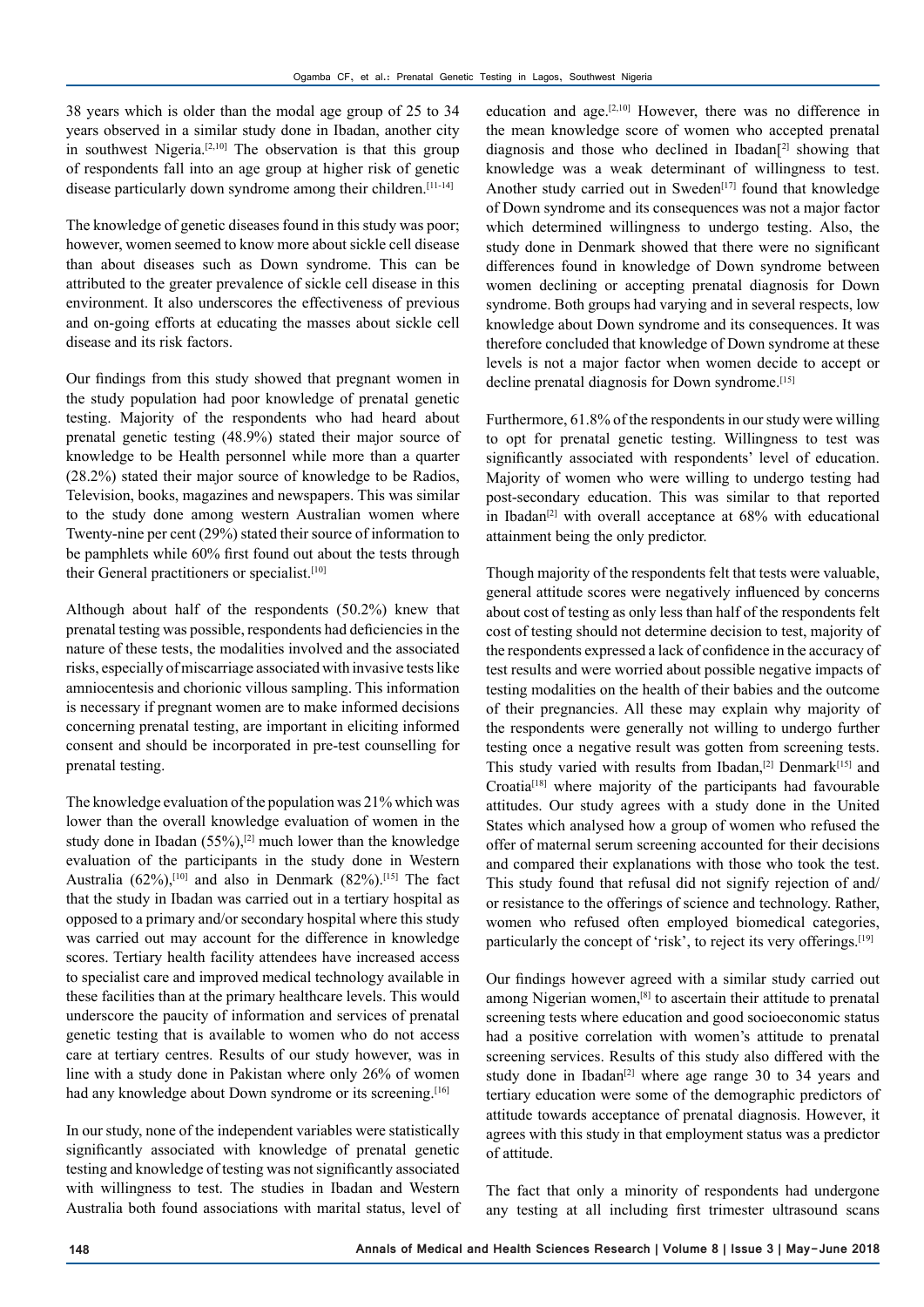raises concern about the quality of antenatal care received in those areas and suggests increased rates of missed diagnosis and by consequence, missed opportunities for counselling and subsequent supportive care. Unlike in a similar study carried out to evaluate predictive factors towards uptake,[20] only knowledge of genetic diseases was associated with use of tests in our study Ignorance still remained the major reason for non-uptake, which agrees with similar studies on the subject.

Finally, in our study, only a minority of the respondents were in favour of terminating affected pregnancies. To possibly understand this decision, a look at the study done to elucidate reasons for accepting or declining prenatal diagnosis for Down syndrome, corresponding statements declining prenatal diagnosis were 'termination of pregnancy is not an option'<sup>[21]</sup> It would seem therefore that pregnant women are concerned about having to make the decision to terminate their pregnancy and many are not comfortable with making it. In our study, religion was not significantly associated with decision to terminate affected pregnancies.

The fact that our study did not take into account the number of antenatal visits the respondents had made, considering that majority of them were experiencing their first pregnancy, constitutes a limitation to this study.

# **Conclusion**

More attention needs to be paid to the overall education of adolescents in order to bridge the gaps in knowledge about genetic diseases and prenatal genetic testing. Pregnant women should also be educated about the genetic diseases especially down syndrome including the burden, risk factors, consequences and various modalities of risk assessment and diagnosis as well. There is room for improvement in subsidising healthcare costs in the study area in order to facilitate use of tests. Finally, attention should also be paid to providing supportive care and genetic counselling for parents who are willing to keep affected pregnancies.

# **Authors' Contributions**

Chibuzor Franklin Ogamba was responsible for the concept and design of the study, definition of intellectual content, literature search, and the acquisition of data, analysis and interpretation of the data as well as preparation of the manuscript.

Alero Ann Roberts contributed to the design of the study, definition of intellectual content, the interpretation of the data as well as the manuscript editing and manuscript review.

Mobolanle Rasheedat Balogun contributed to the design of the study, interpretation of data, manuscript editing and manuscript review.

Chibuikem Anthony Ikwuegbuenyi contributed to the data inputting and analysis, interpretation of data, manuscript editing and manuscript review.

## **Acknowledgements**

Special thanks go to Ibe Festus O., Akindipe Michael, and Joseph Ologunja for technical help with this paper and to the rest of the teaching staff of the Department of Community Health and Primary Care of the College of Medicine University of Lagos and all participants for voluntarily providing useful information in this research activity.

## **Sources of Funding**

No external source of funding or support was received for this study.

### **Previous Presentations**

This paper was presented at the December 2016 Meeting of the Lagos University Medical Society.

# **Conflict of Interest**

The authors disclose that they have no conflicts of interest or competing interests. The authors state that the manuscript has been read and approved by all the authors, that the requirements for authorship as stated in the instructions to authors have been met, and that each author believes that the manuscript represents honest work.

## **Availability of Data and Materials**

The datasets used and/or analysed during the current study are available from the corresponding author on reasonable request. Thank you very much in anticipation for a wonderful partnership.

#### **References**

- 1. World Health Organization. Medical genetic services in developing countries. The Ethical, Legal and Social Implications of genetic testing and screening. Geneva:, Human Genetics; 2006. Report No.: 92 4 159344 X.
- 2. Adekanbi AOA, Olayemi OO, Fawole AO. The knowledge base and acceptability of prenatal diagnosis by pregnant women in Ibadan. African Journal of Reproductive Health. 2014;18.
- 3. Ajah LO, Nwali SA, Amah CC, Nwankwo TO, Lawani LO, Ozumba BC. Attitude of reproductive healthcare providers to prenatal diagnosis in a low resource Nigerian setting. Journal of Clinical and Diagnostic Research. 2017; 11.
- 4. Hanan AE, Saher MS, Fatma MA. Premarital genetic counselling among female adolescent students. Journal of American Science. 2015;11.
- 5. World Health Organization. Sickle cell disorder in African region: current situation and the way forward. Geneva: World Health Organization Regional Committee for Africa; 2006. Report No.: AFR/RC56/17.
- 6. Adeyokunnu AA. The incidence of Down's syndrome in Nigeria. Journal of Medical Genetics. 1982;19:277-279.
- 7. Pergament E. Prenatal Testing: Screening, diagnosis,and preimplantation in genetic diagnosis. In Hunter Best D, Swensen JJ, editors. Molecular Genetics and Personalized Medicine. Salt Lake City: Humana Press; 2012;147-162.
- 8. Oloyede OAO, Oyedele RA. Women's attitude to prenatal screening services for congenital abnormalities in Nigeria. Journal of Obstetrics and Gynaecology. 2008;28:406-407.